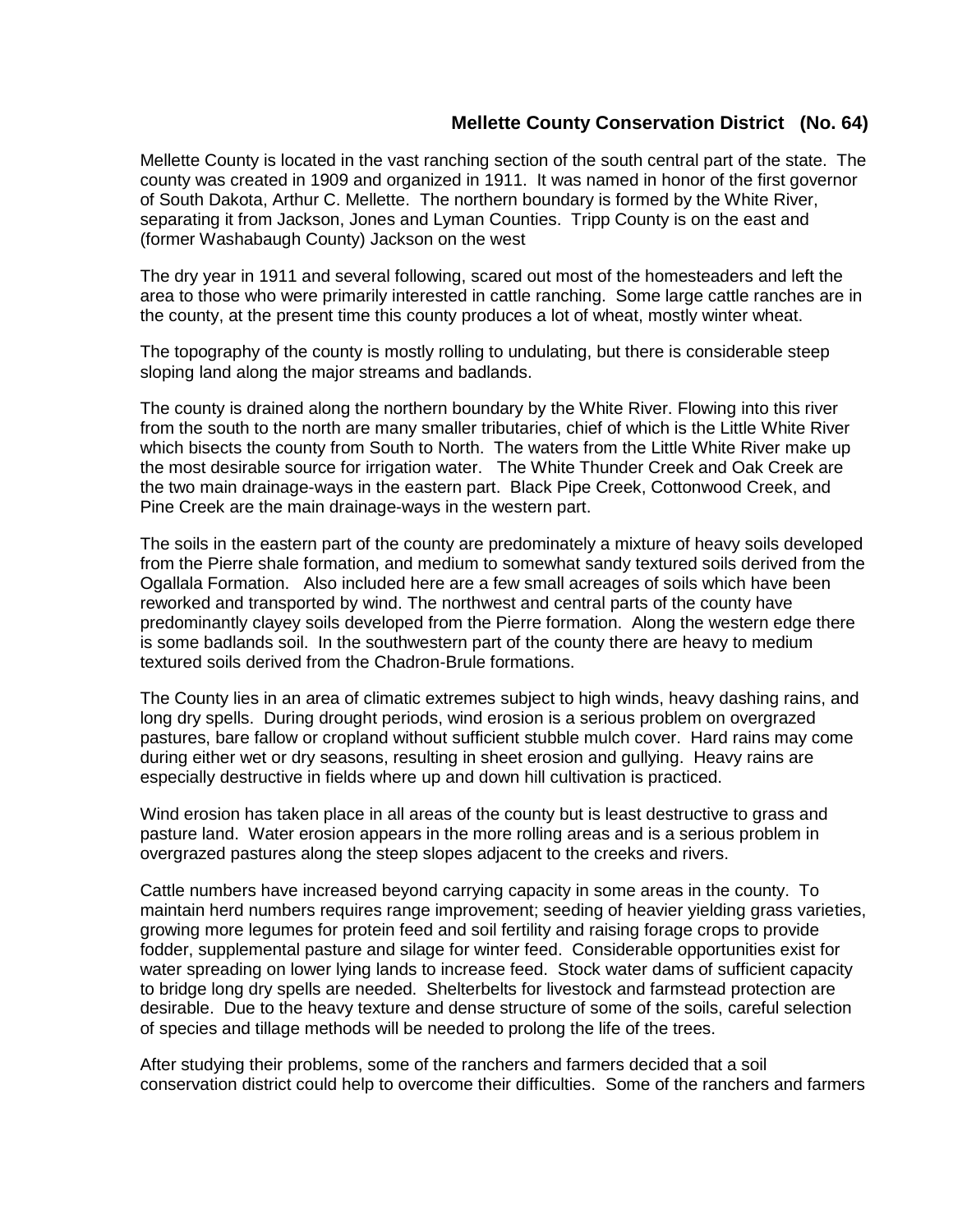had seen the work being done in the surrounding areas through conservation districts and became interested in the matter.

In 1953, they petitioned for a hearing. The first hearing held was held April 22, 1953, to organize a Soil Conservation District in Mellette County. As a result of this hearing, the State Soil Conservation Committee decided that there was sufficient interest and a need for creating a SCD in the county. The State Soil Conservation Committee appointed a sponsoring committee composed of Keith L. Harner, White River; Everett Green, White River; Rueben Buxell, Stamford and D.C. Vollmer, Stamford. This committee conducted a mail ballot in May 1953. The proposition was rejected. More informational work was done during the winter of 1954.

The results of the referendum held on the  $28<sup>th</sup>$  of June 1954, on the proposition of the creation of the Mellette Soil Conservation District showed 273 of a possible 450 ballots marked and 221 for (80.98%). A majority of at least 66% was needed to organize. Only land owners were eligible to vote.

On July 17, 1954, the official charter was issued organizing the Mellette County Soil Conservation District. The State Soil Conservation Committee appointed John Dolezal and Eugene Strain as members of the Board of Supervisors – Dolezal for a two year term and Strain for a 1 year term. An election was held on the  $19<sup>th</sup>$  of October for the remaining three members of the board. The candidates and the number of years are as follows: Stanton Galbraith, Wood, (3 years), Orlo L. Schaeffer, Wood, (2 years), and Erwin Ring, Norris, (1 year).

During the fall of 1954, the newly elected board entered into a Supplemental Memorandum of Understanding with USDA. The Board signed the document on January 12, 1955. The first Program of Work was developed in 1954 when the Conservation District came into being and was up-dated in 1963.

From this beginning the Soil Conservation District had its start. In February 1955, Jens P. Jensen was detailed to White River as Action Work Unit Conservationist to assist the Mellette County Soil Conservation District. Alvin Tucker stopped at the office to see Mr. Jensen and he offered Alvin a part-time job. With the many conservation practices being implemented Mr. Tucker immediately became a full-time technician. Alvin Tucker worked with SCS for 33 years as the technician. Alvin also served as the acting secretary for the Conservation District in the early years and when they did not have a clerk. Much of his work included staking dams and designing pipelines. Alvin also promoted planting trees. In the first 18-20 years of his career the main source of water for livestock in the area was dams. Alvin staked and designed 80 dams per year. Then a number of dry years went by and many of the dams went dry. Many of the producers went to deep wells (artesian) or shallow if water source was adequate for their water needs. Pipelines would be designed and staked from the wells to supply water to pastures for livestock.

The following are some of the practices that would help toward meeting the existing problems: grassed waterways in cropland and some in pastures; water spreading on pasture and grassland; water diversion in some gullies; terracing and contouring where conditions warrant these practices; stubble mulch and return of all crop residues to prevent loss of organic matter and improve soil structure; use of crop rotations including grass and legumes; and improvement of range and pasture by: proper stocking (based on range condition and amount of forage produced), proper season of use (including deferred grazing or resting), uniform distribution of grazing by careful distribution of watering facilities, skillful use of salt, and location of fencing; seeding of tame grass pastures to provide early spring grazing; reseed marginal cropland to native grasses to stop erosion and for greater returns; reseeding run-down native pastures to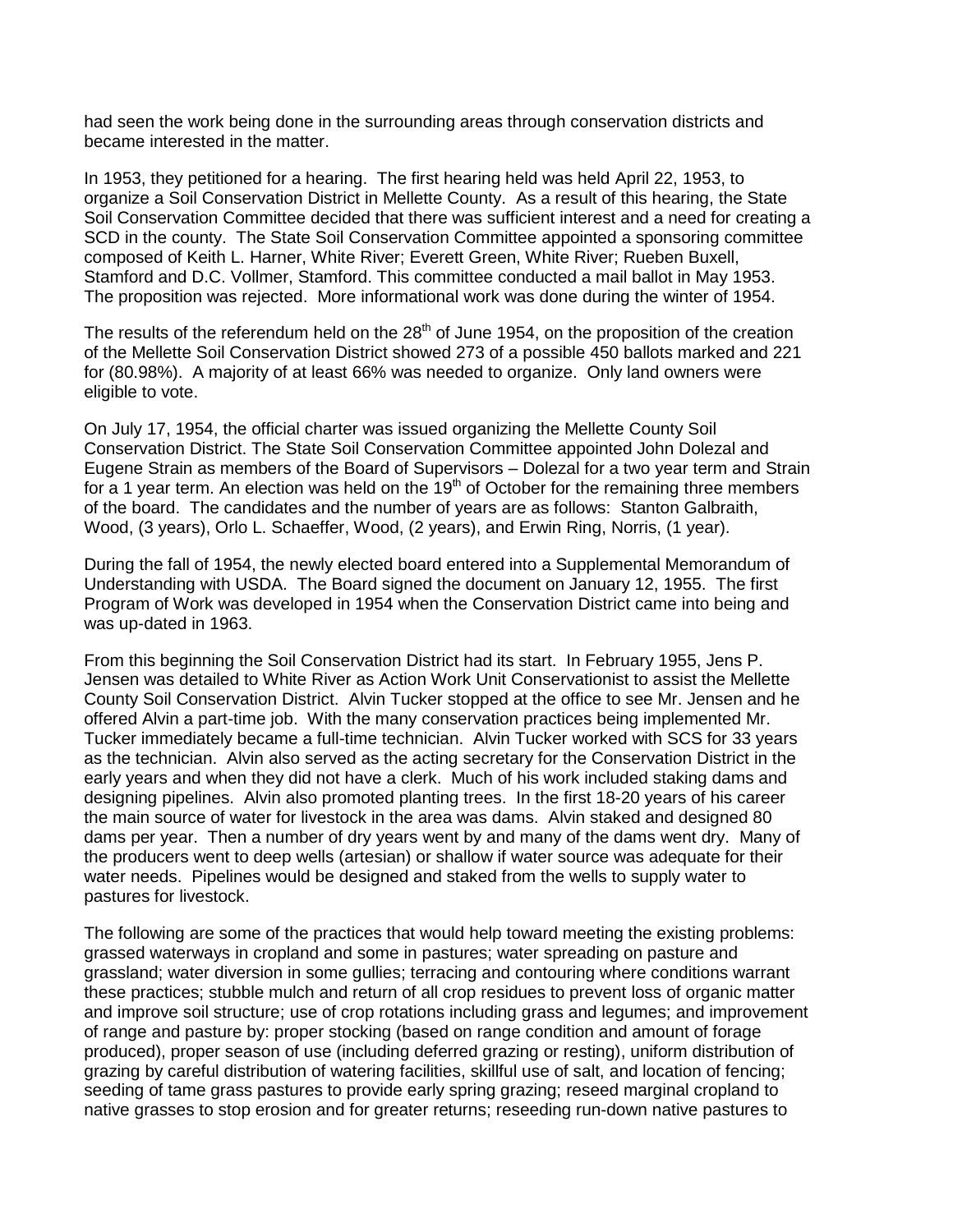the better native grasses where the pastures are in such low condition that natural resources would be slow; mechanical treatment- furrowing, pitting of certain range sites (soil) of pasture in need of such measures; farmstead and feedlot tree plantings and field shelterbelts.

This table shows the kind and amount of work done by the close of 1968:

| Cooperators (district)            | 195         | <b>Irrigation Systems</b> | 15            |
|-----------------------------------|-------------|---------------------------|---------------|
| Basic farm/ranch plans            | 81          | Pasture/Hayland Plting.   | 20,545 acres  |
| Cons. Cropping Sys. 115,000 acres |             | Range Proper use          | 500,000 acres |
| <b>Contour Farming</b>            | 6,925 acres | Range seeding             | 5,613 acres   |
| Farm Ponds                        | 1.113       | <b>Springs</b>            | 78            |
| Farmstead Windbreaks 926 acres    |             | <b>Terraces</b>           | 156 mile      |
| Field Windbreaks                  | 151,820 lf  | Wells                     | 1,465         |
| <b>Grassed Waterways</b>          | 276 acres   |                           |               |

The tree planting program in the Conservation District continued to grow into the 1970's. The Conservation District planted nearly a thousand acres of trees in this decade. They continued to provide a grass drill for producers. Great Plains contracts were reviewed by the Conservation District. The Mellette County Conservation District celebrated their 25<sup>th</sup> Anniversary November 15, 1979. Conservation District activities for the year included: distributing Mellette County Soil surveys, adopting Sediment Control Standards, sponsoring a soil & moisture contest, energy conservation demonstration was hosted by the Conservation District. The Conservation District also sponsored Poster Contests.

The Rancher's Workshop began with a select group of ranchers being invited to listen to Tex Lewis, who was a Range Specialist at South Dakota State University, present information on the importance of improving range conditions and developing plans to do this. Word spread about this meeting and soon other rancher's inquired about having another such workshop. The Rancher's workshop is held annually alternating between Todd and Mellette County. Both Conservation Districts continue to support the workshop. SDSU, NRCS, FSA, and RC&D have all been involved in making the workshop successful.

The 1980's Annual Plans of Work included promoting conservation tillage such as strip cropping and minimum till farming to reduce wind and water erosion. A large part of the Conservation District consists of rangeland. The Mellette County Conservation District set goals to promote native seedings on non-arable lands, promote methods of improving production while protecting natural resources and promote the use of planned grazing systems in the ranch operations.

With the decline of commodity and land prices and record high interest rates in the 80's many operations struggled financially. With these difficult financial times and many people struggling to make ends meet, the Conservation District tree planting program declined.

The Bootstraps Program "Ranching for the 90's" was developed during 1989-90 in response to requests for assistance in dealing with farm crisis related issues. Ranchers in Todd and Mellette Counties were concerned about the future of their operations and community. To address the concerns, local conservation and extension staff developed the series of programs that became known as Bootstraps. The program was built around the premise that a sustainable operation results when good resource conservation practices are followed. Families who participate in the program make a two-year commitment. The first year they learn about farm/ranch management from four prospectives – family, livestock and crop production, finances and natural resources.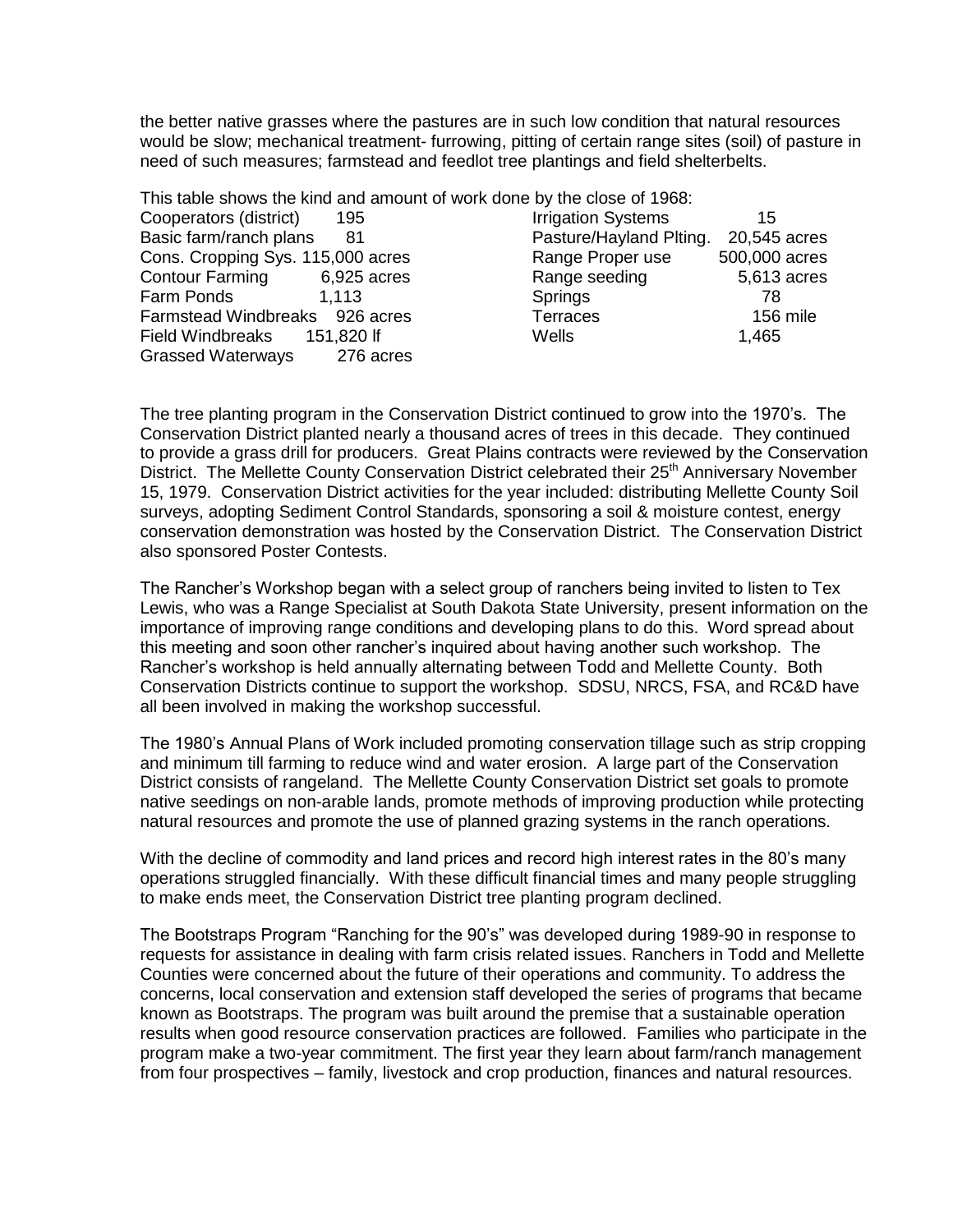During the second, they use the knowledge gained to develop a holistic, sustainable management plan for their operation.

The Bootstraps pilot group, Group I, consisting of Todd/Mellette County farm/ranch families was formed during 1990. Based on the experiences of the group the program was refined and conducted for a second group of 18 Todd/Mellette County families before taking in a wider audience. Since its inception, approximately 350 farm/ranch families who manage over 1.5 million acres have participated in the program. Initial funding for the Bootstraps program came from the SD Conservation Commission's Conservation Grants Fund. Several other agencies signed on to help, including: South Dakota State University Cooperative Extension Service, Todd & Mellette County Conservation Districts, SD Department of Agriculture, and the USDA NRCS (then the SCS). Some of the people instrumental in the development and implementation of the Bootstraps program include: Dave Steffen, Jeff Adrian, Dale Mallory, Milton Klein, Barry Dunn, Delvin Meyer, Clifford Klein, Harlan Schemm, Bill Cumbow, Bonnie Metcalf, Sena Lauritson, Mike Carson, Darrell Glenn, Maurice Hiatt, Andy Harris, Lawrence Peacock, Robert Fronek, and Ski Rasmussen.

The turn on the century motivated people to plant more trees. The new fabric mulch would minimize maintenance on newly planted trees. The fabric mulch would hold moisture and minimize competition from weeds and grasses. 2001 and 2002 reached near record numbers with nearly 300 acres of trees being planted in these two years. The following years brought extremely dry conditions and decline in numbers for the tree planting program. The Conservation District purchased a lot, and built a new storage shed with a tree cooler. There was a great need as the old cooler would not keep trees cool enough on warm days and it needed repaired weekly. The Community pulled together for this project, it was built almost entirely with volunteer labor.

In 2005 the Conservation District celebrated their  $50<sup>th</sup>$  anniversary.

Mellette, Todd, Shannon, and Bennett Counties have a joint grant with the Conservation Commission, Ducks Unlimited, SD GF&P and US Fish and Wildlife to build dams within the counties. This is the second phase of this project. We have been working with Joe Nichols, currently there are 6 completed projects for phase one.

Over the years the Conservation District has provided many things to cooperators such as, culverts, grass seed, chemical, fabric, and fertilizer for trees. Seeding of both tame and native grasses have been encouraged by having the appropriate planting equipment available. The tree planting program has progressed from 'heeling in' trees, to a mobile cooling unit to the present storage facility. A tree planter and crew are available to plant shelterbelts, windbreaks, and wildlife habitats.

Farming practices changed in the Conservation District, the amount of land under plow continually decreases. Minimum and no till farming preserve the soil by reduced erosion. Cover crops such as radishes and turnips help reduce compaction and increase water infiltration. Range condition improvement will continue to be a priority for the Conservation District.

Todd, Mellette, Bennett and Jones Counties worked together to submit a grant to the State Conservation Commission to fund the Prairie Area Technician. Tyrell Tucker filled this position for the duration of the grant and is currently working as the Mellette and Todd County technician. This allows the Conservation District the ability to be involved in many conservation practices. The Conservation District technician helps plan pipelines and other conservation practices in the counties. These practices are fostered through Conservation Commission